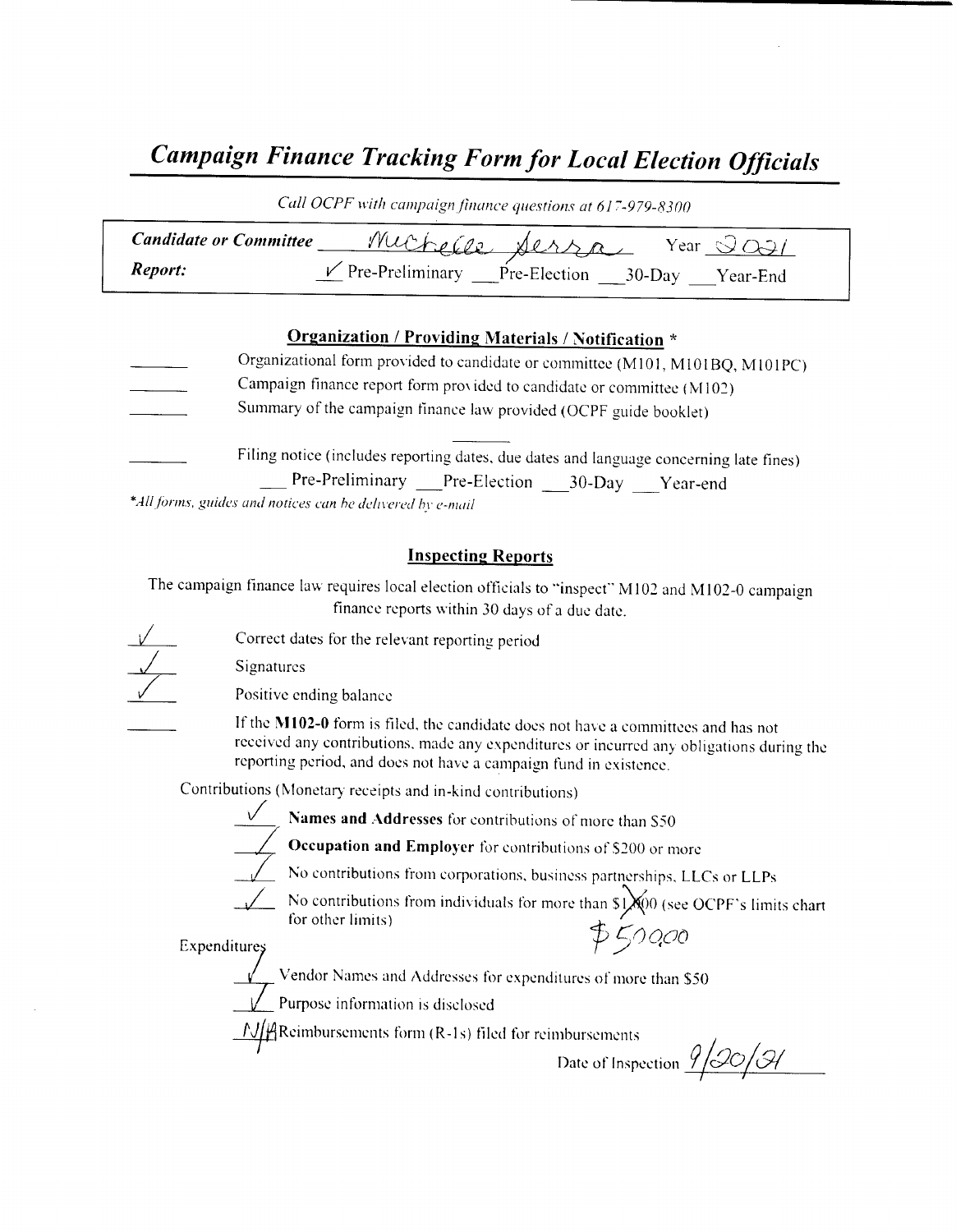|                                                                                                                                                                                                                                                                                                                                                                                                                                                                                                                                                                                                                                                                                                                                                                                                                                                                                                                      | E<br>W<br>Form CPF M 102: Campaign Finance Report<br><b>Municipal Form</b><br>SEP 2 0 2021<br><b>Office of Campaign and Political Finance</b>                                                                                           |
|----------------------------------------------------------------------------------------------------------------------------------------------------------------------------------------------------------------------------------------------------------------------------------------------------------------------------------------------------------------------------------------------------------------------------------------------------------------------------------------------------------------------------------------------------------------------------------------------------------------------------------------------------------------------------------------------------------------------------------------------------------------------------------------------------------------------------------------------------------------------------------------------------------------------|-----------------------------------------------------------------------------------------------------------------------------------------------------------------------------------------------------------------------------------------|
| Commonwealth<br>of Massachusetts                                                                                                                                                                                                                                                                                                                                                                                                                                                                                                                                                                                                                                                                                                                                                                                                                                                                                     | CITY CLERKS OFFICE                                                                                                                                                                                                                      |
| Fill in Reporting Period dates:<br><b>Beginning Date:</b>                                                                                                                                                                                                                                                                                                                                                                                                                                                                                                                                                                                                                                                                                                                                                                                                                                                            | NORTHAMPTON, MA 01060<br>File with: $C_{\mathbf{H}}$<br>September 2, 2021<br>May 2, 2021<br><b>Ending Date:</b>                                                                                                                         |
| Type of Report: (Check one)                                                                                                                                                                                                                                                                                                                                                                                                                                                                                                                                                                                                                                                                                                                                                                                                                                                                                          |                                                                                                                                                                                                                                         |
| $\times$ 8th day preceding preliminary<br>8th day preceding election                                                                                                                                                                                                                                                                                                                                                                                                                                                                                                                                                                                                                                                                                                                                                                                                                                                 | 30 day after election<br>year-end report<br>dissolution                                                                                                                                                                                 |
| Michelle Serra                                                                                                                                                                                                                                                                                                                                                                                                                                                                                                                                                                                                                                                                                                                                                                                                                                                                                                       | Committee to Elect Michelle Serra                                                                                                                                                                                                       |
| Candidate Full Name (if applicable)                                                                                                                                                                                                                                                                                                                                                                                                                                                                                                                                                                                                                                                                                                                                                                                                                                                                                  | Committee Name                                                                                                                                                                                                                          |
| Councilor At-Large<br>Office Sought and District                                                                                                                                                                                                                                                                                                                                                                                                                                                                                                                                                                                                                                                                                                                                                                                                                                                                     | William Turomsha                                                                                                                                                                                                                        |
| 68 Lake St. Florence, MA 01062                                                                                                                                                                                                                                                                                                                                                                                                                                                                                                                                                                                                                                                                                                                                                                                                                                                                                       | Name of Committee Treasurer                                                                                                                                                                                                             |
| <b>Residential Address</b>                                                                                                                                                                                                                                                                                                                                                                                                                                                                                                                                                                                                                                                                                                                                                                                                                                                                                           | 11 Williams St. Northampton, MA 01060<br>Committee Mailing Address                                                                                                                                                                      |
| E-mail:<br>michelle4northampton@gmail.com                                                                                                                                                                                                                                                                                                                                                                                                                                                                                                                                                                                                                                                                                                                                                                                                                                                                            | E-mail:<br>michelle4northampton@gmail.com                                                                                                                                                                                               |
| Phone # (optional):<br>413-237-9521                                                                                                                                                                                                                                                                                                                                                                                                                                                                                                                                                                                                                                                                                                                                                                                                                                                                                  | Phone $#$ (optional):<br>413-237-9521                                                                                                                                                                                                   |
|                                                                                                                                                                                                                                                                                                                                                                                                                                                                                                                                                                                                                                                                                                                                                                                                                                                                                                                      |                                                                                                                                                                                                                                         |
| <b>SUMMARY BALANCE INFORMATION:</b>                                                                                                                                                                                                                                                                                                                                                                                                                                                                                                                                                                                                                                                                                                                                                                                                                                                                                  |                                                                                                                                                                                                                                         |
| Line 1: Ending Balance from previous report                                                                                                                                                                                                                                                                                                                                                                                                                                                                                                                                                                                                                                                                                                                                                                                                                                                                          | 0.00                                                                                                                                                                                                                                    |
| Line 2: Total receipts this period (page 3, line 11)                                                                                                                                                                                                                                                                                                                                                                                                                                                                                                                                                                                                                                                                                                                                                                                                                                                                 | 2,704.12                                                                                                                                                                                                                                |
| Line 3: Subtotal (line 1 plus line 2)                                                                                                                                                                                                                                                                                                                                                                                                                                                                                                                                                                                                                                                                                                                                                                                                                                                                                | 2,704.12                                                                                                                                                                                                                                |
| Line 4: Total expenditures this period (page 5, line 14)                                                                                                                                                                                                                                                                                                                                                                                                                                                                                                                                                                                                                                                                                                                                                                                                                                                             | 1,702.02                                                                                                                                                                                                                                |
| Line 5: Ending Balance (line 3 minus line 4)                                                                                                                                                                                                                                                                                                                                                                                                                                                                                                                                                                                                                                                                                                                                                                                                                                                                         | 1,002.10                                                                                                                                                                                                                                |
| Line 6: Total in-kind contributions this period (page 6)                                                                                                                                                                                                                                                                                                                                                                                                                                                                                                                                                                                                                                                                                                                                                                                                                                                             | 0.00                                                                                                                                                                                                                                    |
| Line 7: Total (all) outstanding liabilities (page 7)                                                                                                                                                                                                                                                                                                                                                                                                                                                                                                                                                                                                                                                                                                                                                                                                                                                                 | 0.00                                                                                                                                                                                                                                    |
| Line 8: Name of $bank(s)$ used: Florence Bank                                                                                                                                                                                                                                                                                                                                                                                                                                                                                                                                                                                                                                                                                                                                                                                                                                                                        |                                                                                                                                                                                                                                         |
| Affidavit of Committee Treasurer:<br>I certify that I have examined this report including attached schedules and it is, to the best of my knowledge and belief, a true and complete statement of all campaign finance<br>activity, including all contributions, loans, receipts, expenditures, disbursements, in-kind contributions and liabilities for this reporting period and represents the campaign<br>finance activity of all persons acting under the authority or on behalf of this committee in accordance with the requirements of M.G.L. c. 55.<br>Signed under the penalties of perjury:<br><u>Imany</u><br>FOR CANDIDATE FILINGS ONLY: Affidavit of Candidate: (check 1 box only)<br><b>Candidate with Committee</b><br>activity, of all persons acting under the authority or on behalf of this committee in accordance with the requirements of M.G.L. c. 55. I have not received any contributions, | Date: September 19, 2021<br>(Treasurer's signature)<br>I certify that I have examined this report including attached schedules and it is, to the best of my knowledge and belief, a true and complete statement of all campaign finance |
| incurred any liabilities nor made any expenditures on my behalf during this reporting period that are not otherwise disclosed in this report.<br><b>Candidate without Committee</b><br>I certify that I have examined this report including attached schedules and it is, to the best of my knowledge and belief, a true and complete statement of all campaign<br>finance activity, including contributions, loans, receipts, expenditures, disbursements, in-kind contributions and liabilities for this reporting period and represents the<br>campaign finance activity of all persons acting under the authority $\alpha$ on behalf of this candidate in accordance with the requirements of M.G.L. c. 55.<br>Signed under the penalties of perjury:                                                                                                                                                            |                                                                                                                                                                                                                                         |
|                                                                                                                                                                                                                                                                                                                                                                                                                                                                                                                                                                                                                                                                                                                                                                                                                                                                                                                      | Date: September 19, 2021<br>(Candidate's signature)                                                                                                                                                                                     |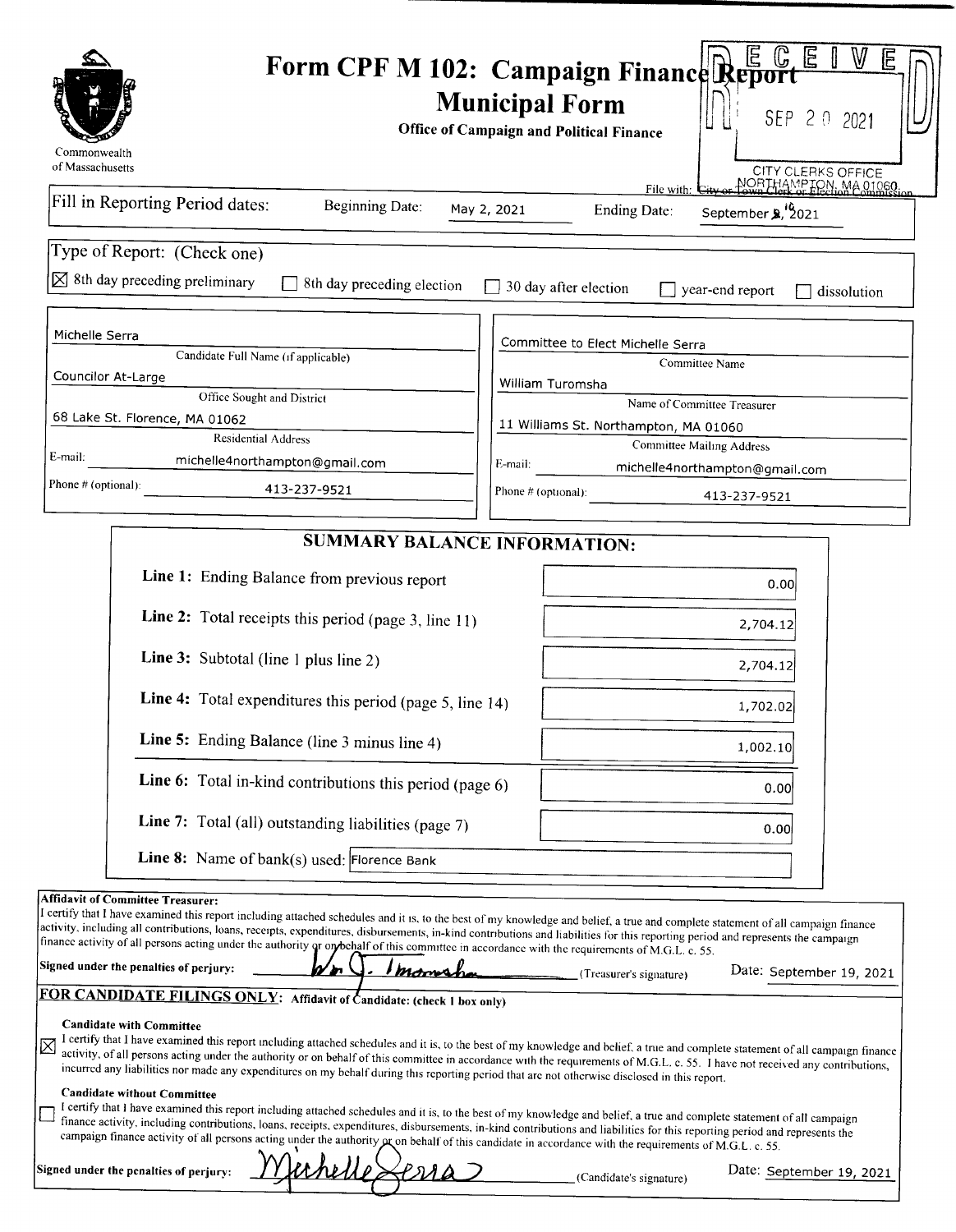#### SCHEDULE A: RECEIPTS

M.G.L. c. 55 requires that the name and residential address be reported, in alphabetical order, for all receipts over \$50 in a calendar year. Committees must keep detailed accounts and records of all receipts, but need only itemize those receipts over \$50. In addition, the occupation and employer must be reported for all persons who contribute \$200 or more in a calendar year.

A " Schedule A: Receipts" attachment is available to complete, print and attach to this report, if additional pages are required to report all receipts. Please include your committee name and a page number on each page.)

| <b>Date Received</b>                                       | <b>Name and Residential Address</b><br>(alphabetical listing required) | <b>Amount</b> | <b>Occupation &amp; Employer</b><br>(for contributions of \$200 or more) |
|------------------------------------------------------------|------------------------------------------------------------------------|---------------|--------------------------------------------------------------------------|
| 09/09/2021                                                 | Ballance, Jacquelyn<br>35 Warner St.<br>Florence, MA 01062             | 50.00         |                                                                          |
| 07/11/2021                                                 | Baskin, Lisa<br>395 Audubon Rd.<br>Leeds, MA 01053                     | 100.00        |                                                                          |
| 07/25/2021                                                 | Della Penna, Craig<br>62 Chestnut St.<br>Florence, MA 01062            | 100.00        |                                                                          |
| 07/25/2021                                                 | Ferrante, Douglas<br>22 Main Rd.<br>Westhampton, MA 01027              | 100.00        |                                                                          |
| 06/25/2021                                                 | Freess, Daniel<br>55 Soby Drive<br>West Hartford, CT 06107             | 50.00         |                                                                          |
| 09/04/2021                                                 | Ives, Peter<br>15 Dryads Green<br>Northampton, MA 01060                | 50.00         |                                                                          |
| 07/25/2021                                                 | Lapinski, John<br>82 Riverside Drive<br>Florence, MA 01062             | 100.00        |                                                                          |
| 08/05/2021                                                 | Moulton, Sharon<br>48 Evergreen Rd. 313C<br>Leeds, MA 01053            | 50.00         |                                                                          |
| 06/25/2021                                                 | Newton, Wendy<br>211 North St. #5<br>Northampton, MA 01060             | 50.00         |                                                                          |
| 07/25/2021                                                 | Radke, Peter<br>4 Mountain St.<br>Florence, MA 01060                   | 50.00         |                                                                          |
| 07/09/2021                                                 | Reade, Nat<br>33 Longfellow Drive<br>Florence, MA 01062                | 50.00         |                                                                          |
| 06/19/2021                                                 | Russo, Sharon<br>25 Bentley Rd.<br>Bristol, CT 06010                   | 50.00         |                                                                          |
| Line 9: Total Receipts over \$50 (or listed above)         |                                                                        | 2,599.12      |                                                                          |
| Line 10: Total Receipts \$50 and under* (not listed above) |                                                                        | 105.00        |                                                                          |
| Line 11: TOTAL RECEIPTS IN THE PERIOD                      |                                                                        | 2,704.12      | Enter on page 1, line 2                                                  |

If you have necembered receipts of \$50 and under, include them in line 9. Line 10 should include only those receipts not itemized above.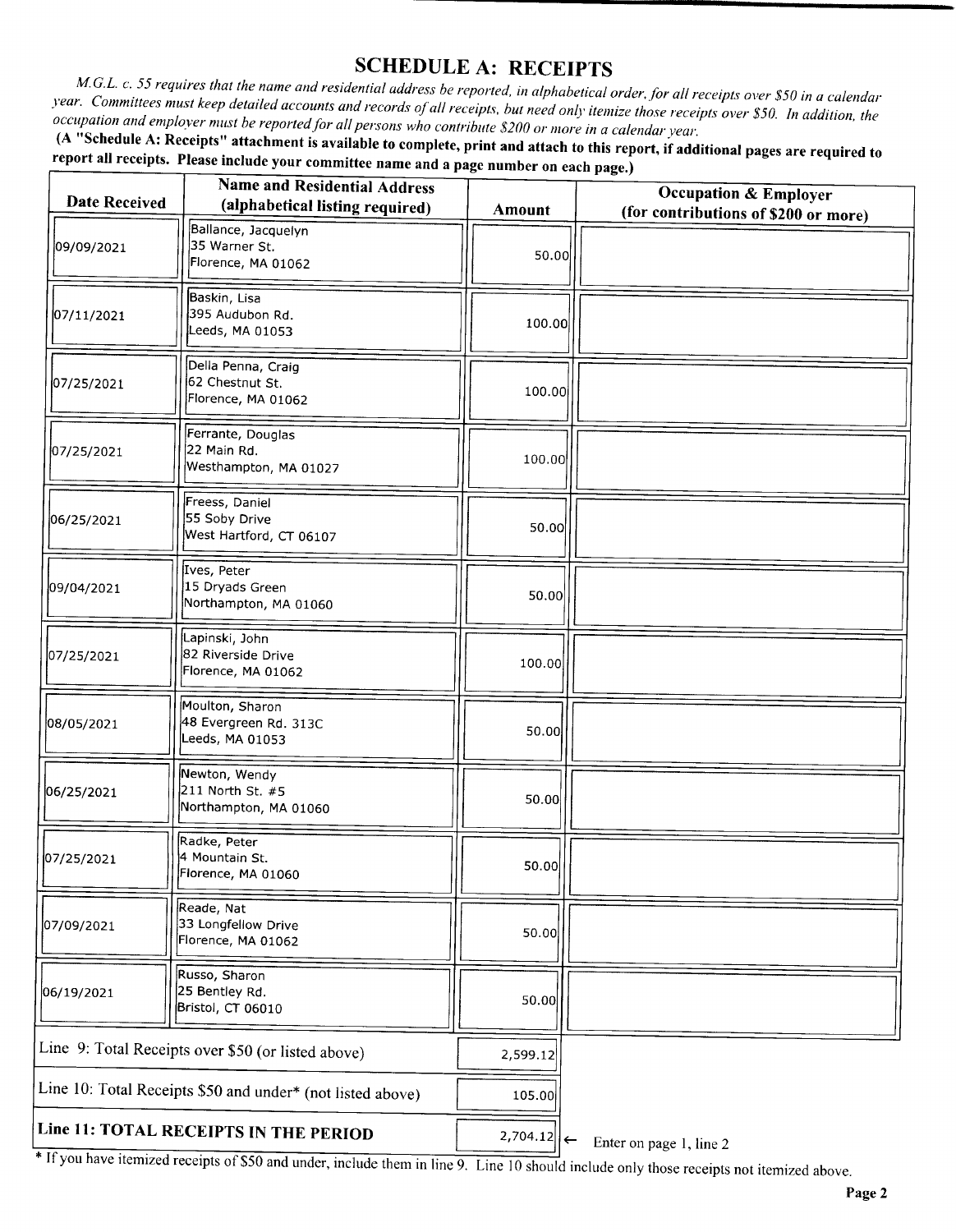## SCHEDULE A: RECEIPTS (continued)

| <b>Date Received</b>                                       | <b>Name and Residential Address</b><br>(alphabetical listing required) | <b>Amount</b> | <b>Occupation &amp; Employer</b><br>(for contributions of \$200 or more) |
|------------------------------------------------------------|------------------------------------------------------------------------|---------------|--------------------------------------------------------------------------|
| 06/14/2021                                                 | Ryan, Jessica<br>229 Chestnut St.<br>Florence, MA 01062                | 200.00        | Realtor<br>Delap Real Estate                                             |
| 06/21/2021                                                 | Schiller, Bonnie<br>18 Shibah Dr.<br>Bloomfield, CT 06002              | 500.00        | Not Employed<br>Not Employed                                             |
| 06/17/2021                                                 | Schiller, Joshua<br>3017 Portsmouth Ave.<br>Cincinnati, OH 45208       | 200.00        | Attorney<br>CVS Health                                                   |
| 05/02/2021                                                 | Serra, Michelle<br>68 Lake St.<br>Florence, MA 01062                   | 318.75        | Sales Consultant<br>Premier Supply Group                                 |
| 05/25/2021                                                 | Turomsha, William<br>11 Williams St.<br>Northampton, MA 01060          | 100.00        | General Contractor<br>Self-employed                                      |
| 08/14/2021                                                 | Turomsha, William<br>11 Williams St.<br>Northampton, MA 01060          | 100.00        | General Contractor<br>Self-employed                                      |
| 09/09/2021                                                 | Turomsha, William<br>11 Williams St.<br>Northampton, MA 01060          | 80.37         | General Contractor<br>Self-employed                                      |
| 06/17/2021                                                 | York, Debbie<br>18 Shibah Dr.<br>Bloomfield, CT 06002                  | 250.00        | Not Employed<br>Not Employed                                             |
|                                                            |                                                                        |               |                                                                          |
|                                                            |                                                                        |               |                                                                          |
|                                                            |                                                                        |               |                                                                          |
|                                                            |                                                                        |               |                                                                          |
|                                                            |                                                                        |               |                                                                          |
| Line 9: Total Receipts over \$50 (or listed above)         |                                                                        | 2,599.12      |                                                                          |
| Line 10: Total Receipts \$50 and under* (not listed above) |                                                                        | 105.00        |                                                                          |
| Line 11: TOTAL RECEIPTS IN THE PERIOD                      |                                                                        | $2,704.12$    | Enter on page 1, line 2                                                  |

If you have itemized receipts of \$50 and under, include them in line 9. Line 10 should include only those receipts not itemized above.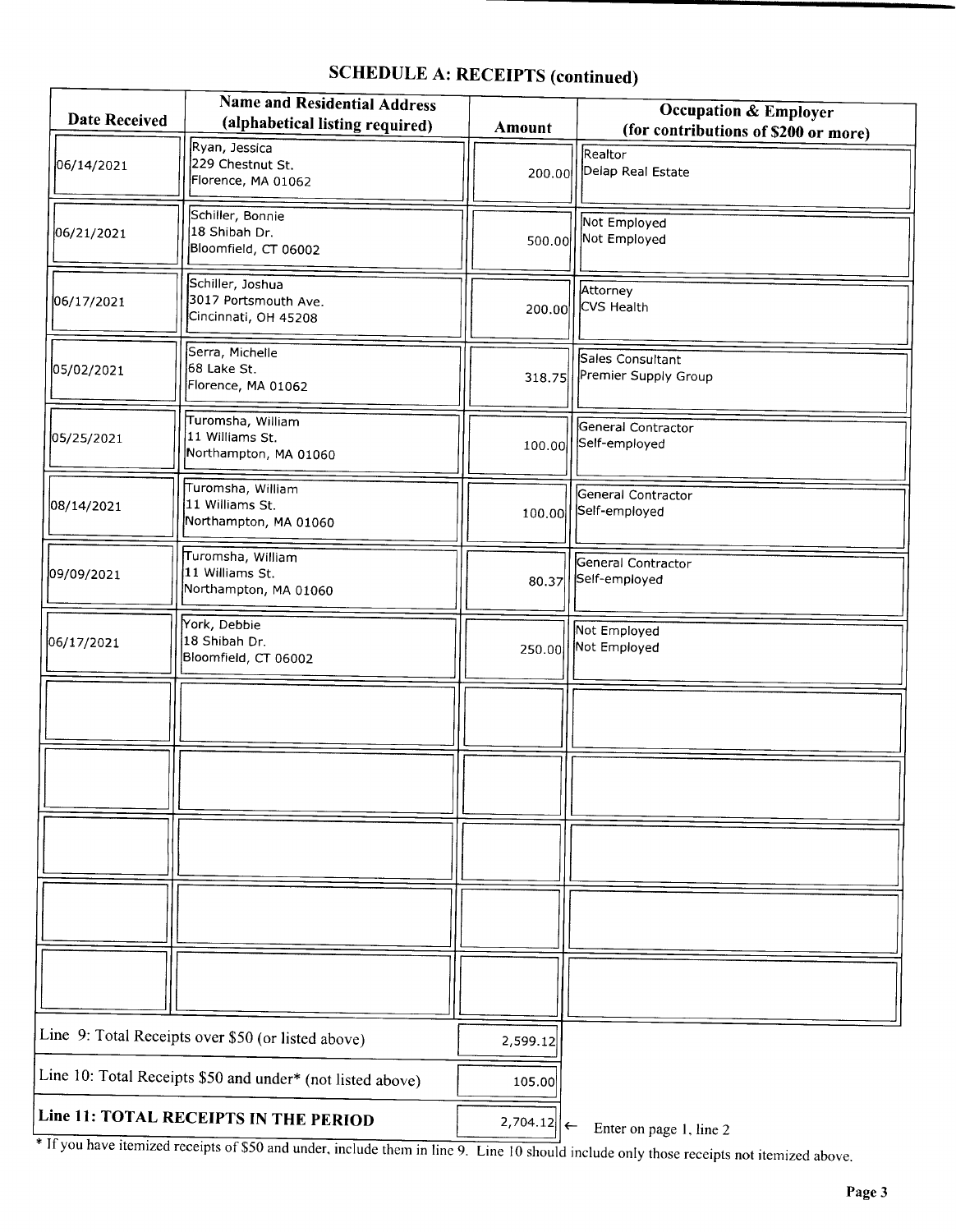SCHEDULE B: EXPENDITURES<br>M.G.L. c. 55 requires committees to list, in alphabetical order, all expenditures over \$50 in a reporting period. Committees must keep iled accounts and records of all expenditures, but need order, and expenditures over 550 in a reporting period. Committees must keep detailed accounts and records of all expenditures, but need only itemize those over \$50. Expenditures \$50 and under may be added together, from committee records, and reported on line 13.

A " Schedule B: Expenditures" attachment is available to complete, print and attach to this report, if additional pages are required to report all expenditures. Please include your committee name and a page number on each page.)

|            | <b>To Whom Paid</b>                   |                                                         |                                                                |               |
|------------|---------------------------------------|---------------------------------------------------------|----------------------------------------------------------------|---------------|
| Date Paid  | (alphabetical listing)                | <b>Address</b>                                          | <b>Purpose of Expenditure</b>                                  | <b>Amount</b> |
| 08/30/2021 | Northampton Center for the Arts       | 33 Hawley St.<br>Northampton, MA 01060                  | Campaign event space rental                                    | 210.00        |
| 07/24/2021 | Paradise Copies                       | 21 Conz St.<br>Northampton, MA 01060                    | Campaign printing                                              | 64.18         |
| 08/16/2021 | Paradise Copies                       | 21 Conz St.<br>Northampton, MA 01060                    | Campaign lawn signs                                            | 739.23        |
| 06/13/2021 | Parker-Burns Productions              | 116 Lovefield St.<br>Easthampton, MA 01027              | Campaign website photography                                   | 200.00        |
| 09/09/2021 | River Valley Co-op                    | 330 North King St.<br>Northampton, MA 01060             | Campaign event refreshments                                    | 54.00         |
| 05/02/2021 | Word Press/automattic Inc.            | 60 29th St. #343<br>San Francisco, CA 94110             | Campaign website                                               | 318.75        |
|            |                                       |                                                         |                                                                |               |
|            |                                       |                                                         |                                                                |               |
|            |                                       |                                                         |                                                                |               |
|            |                                       |                                                         |                                                                |               |
|            |                                       |                                                         |                                                                |               |
|            |                                       |                                                         |                                                                |               |
|            |                                       | Line 12: Total Expenditures over \$50 (or listed above) |                                                                | 1,586.46      |
|            |                                       |                                                         | Line 13: Total Expenditures \$50 and under* (not listed above) | 115.56        |
|            | Enter on page 1, line $4 \rightarrow$ | Line 14: TOTAL EXPENDITURES IN THE PERIOD               |                                                                | 1,702.02      |

<sup>\*</sup> If you have itemized expenditures of \$50 and under, include them in line 12. Line 13 should include only those expenditures not itemized above.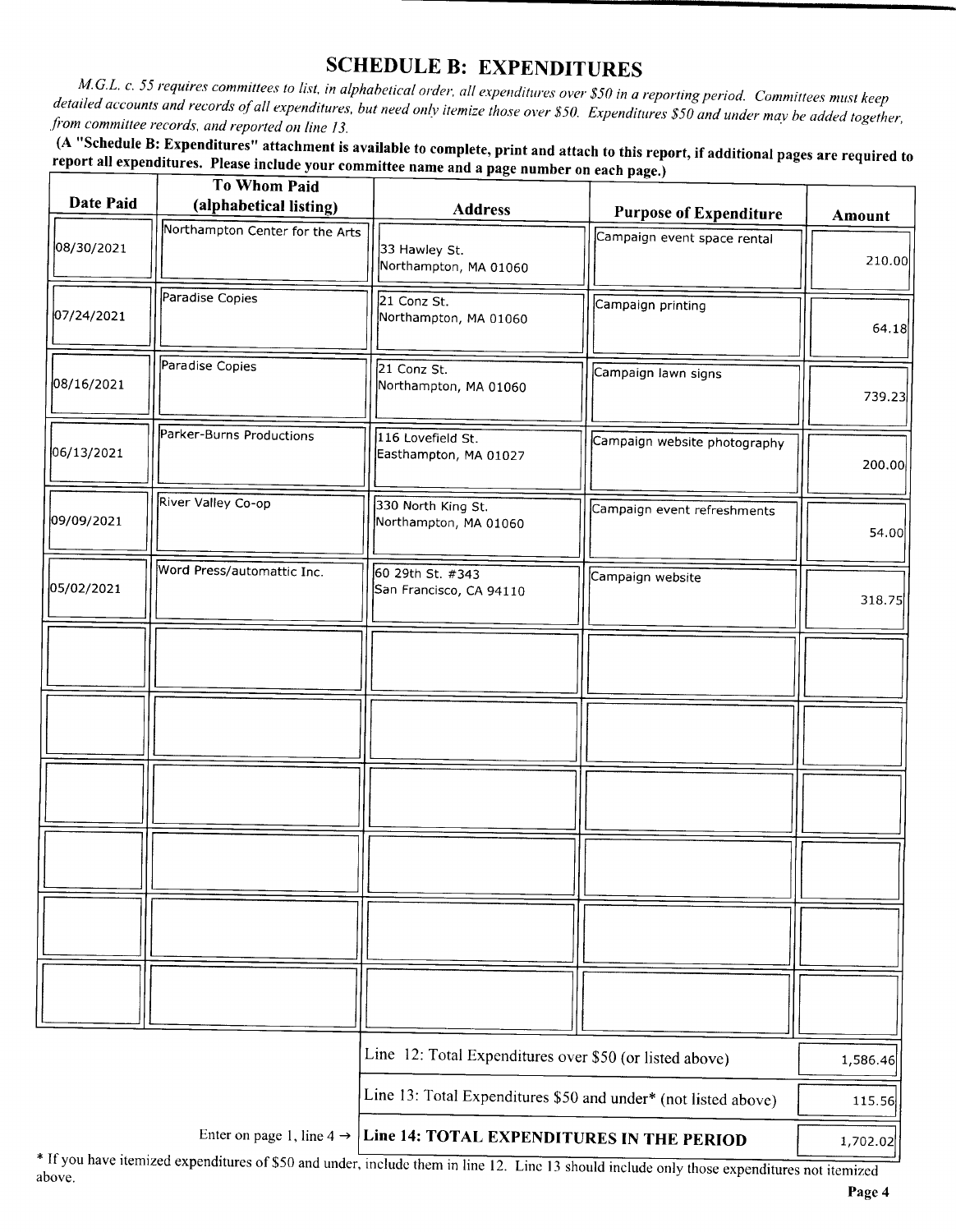| Date Paid | To Whom Paid           |                                                                                                                                                                                                   |                               |          |
|-----------|------------------------|---------------------------------------------------------------------------------------------------------------------------------------------------------------------------------------------------|-------------------------------|----------|
|           | (alphabetical listing) | <b>Address</b>                                                                                                                                                                                    | <b>Purpose of Expenditure</b> | Amount   |
|           |                        |                                                                                                                                                                                                   |                               |          |
|           |                        |                                                                                                                                                                                                   |                               |          |
|           |                        |                                                                                                                                                                                                   |                               |          |
|           |                        |                                                                                                                                                                                                   |                               |          |
|           |                        |                                                                                                                                                                                                   |                               |          |
|           |                        |                                                                                                                                                                                                   |                               |          |
|           |                        |                                                                                                                                                                                                   |                               |          |
|           |                        |                                                                                                                                                                                                   |                               |          |
|           |                        |                                                                                                                                                                                                   |                               |          |
|           |                        |                                                                                                                                                                                                   |                               |          |
|           |                        |                                                                                                                                                                                                   |                               |          |
|           |                        |                                                                                                                                                                                                   |                               |          |
|           |                        |                                                                                                                                                                                                   |                               |          |
|           |                        |                                                                                                                                                                                                   |                               |          |
|           |                        |                                                                                                                                                                                                   |                               |          |
|           |                        |                                                                                                                                                                                                   |                               |          |
|           |                        |                                                                                                                                                                                                   |                               |          |
|           |                        |                                                                                                                                                                                                   |                               |          |
|           |                        |                                                                                                                                                                                                   |                               |          |
|           |                        |                                                                                                                                                                                                   |                               |          |
|           |                        |                                                                                                                                                                                                   |                               |          |
|           |                        |                                                                                                                                                                                                   |                               |          |
|           |                        |                                                                                                                                                                                                   |                               |          |
|           |                        |                                                                                                                                                                                                   |                               |          |
|           |                        |                                                                                                                                                                                                   |                               |          |
|           |                        |                                                                                                                                                                                                   |                               |          |
|           |                        |                                                                                                                                                                                                   |                               |          |
|           |                        |                                                                                                                                                                                                   |                               |          |
|           |                        |                                                                                                                                                                                                   |                               |          |
|           |                        |                                                                                                                                                                                                   |                               |          |
|           |                        | Line 12: Expenditures over \$50 (or listed above)                                                                                                                                                 |                               | 1,586.46 |
|           |                        | Line 13: Expenditures \$50 and under* (not listed above)                                                                                                                                          |                               | 115.56   |
|           |                        |                                                                                                                                                                                                   |                               |          |
|           |                        | Enter on page 1, line $4 \rightarrow$ Line 14: TOTAL EXPENDITURES IN THE PERIOD<br>If you have itemized expenditures of \$50 and under, include them in line 12. I ine 13 should include only the |                               | 1,702.02 |

# SCHEDULE B: EXPENDITURES (continued)

above.<br>above.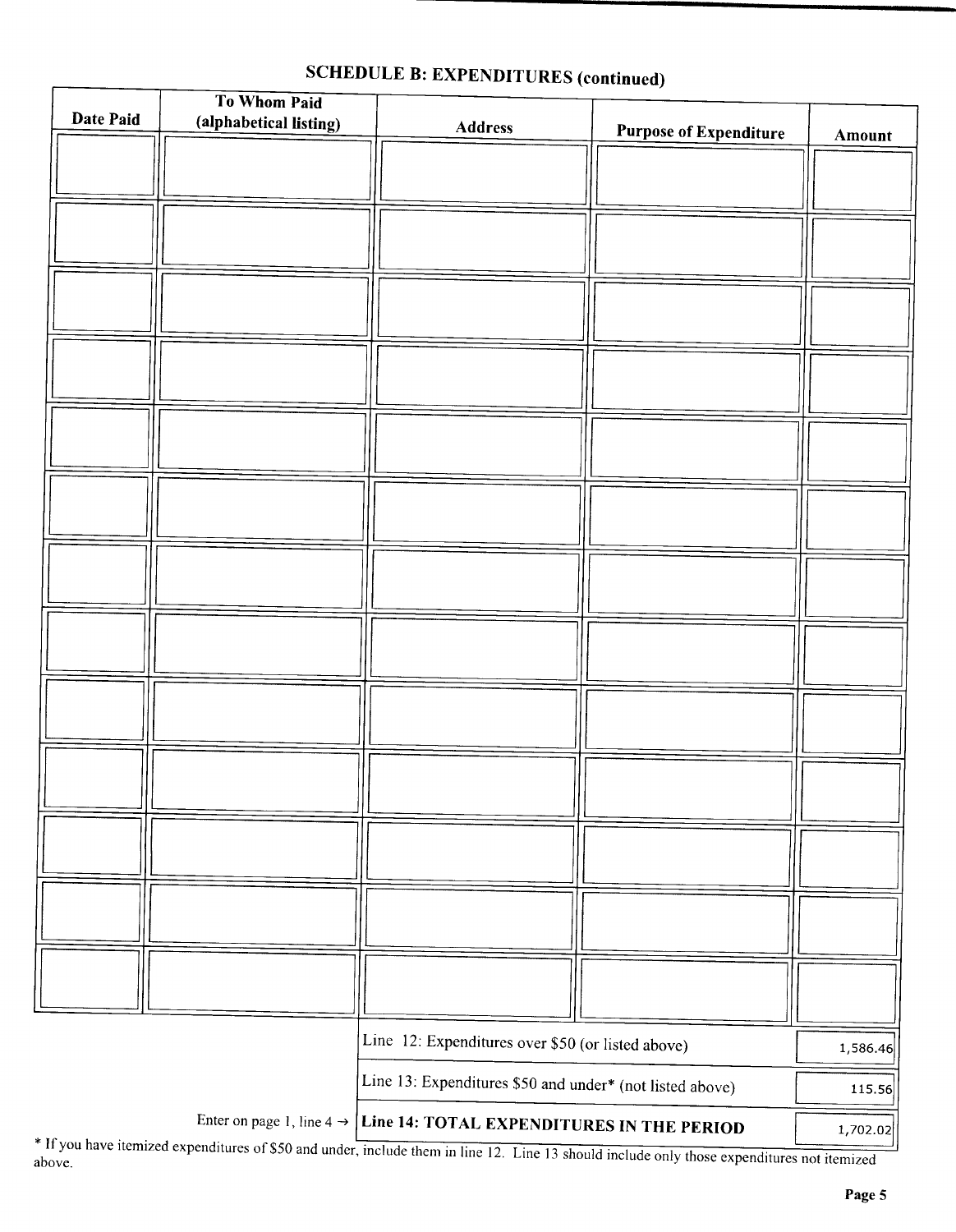### SCHEDULE C: "IN-KIND" CONTRIBUTIONS

Please itemize contributors who have made in-kind contributions of more than \$50. In-kind contributions \$50 and under may be added together from the committee's records and included in line 16 on page 1.

| Date Received | From Whom Received*                   | <b>Residential Address</b>                                                                             | <b>Description of Contribution</b> | Value        |
|---------------|---------------------------------------|--------------------------------------------------------------------------------------------------------|------------------------------------|--------------|
|               |                                       |                                                                                                        |                                    |              |
|               |                                       |                                                                                                        |                                    |              |
|               |                                       |                                                                                                        |                                    |              |
|               |                                       |                                                                                                        |                                    |              |
|               |                                       |                                                                                                        |                                    |              |
|               |                                       |                                                                                                        |                                    |              |
|               |                                       |                                                                                                        |                                    |              |
|               |                                       |                                                                                                        |                                    |              |
|               |                                       |                                                                                                        |                                    |              |
|               |                                       |                                                                                                        |                                    |              |
|               |                                       |                                                                                                        |                                    |              |
|               |                                       |                                                                                                        |                                    |              |
|               |                                       |                                                                                                        |                                    |              |
|               |                                       |                                                                                                        |                                    |              |
|               |                                       | Line 15: In-Kind Contributions over \$50 (or listed above)                                             |                                    | 0.00         |
|               | Enter on page 1, line 6 $\rightarrow$ | Line 16: In-Kind Contributions \$50 & under (not listed above)<br>Line 17: TOTAL IN-KIND CONTRIBUTIONS |                                    | 0.00<br>0.00 |

If an in- kind contribution is received from a person who contributes more than  $$50$  in a calendar year, you must report the name and address the contributor in addition if the contribution is  $$200$  summers. of the contributor; in addition, if the contribution is \$200 or more, you must also report the contributor's occupation and employer.